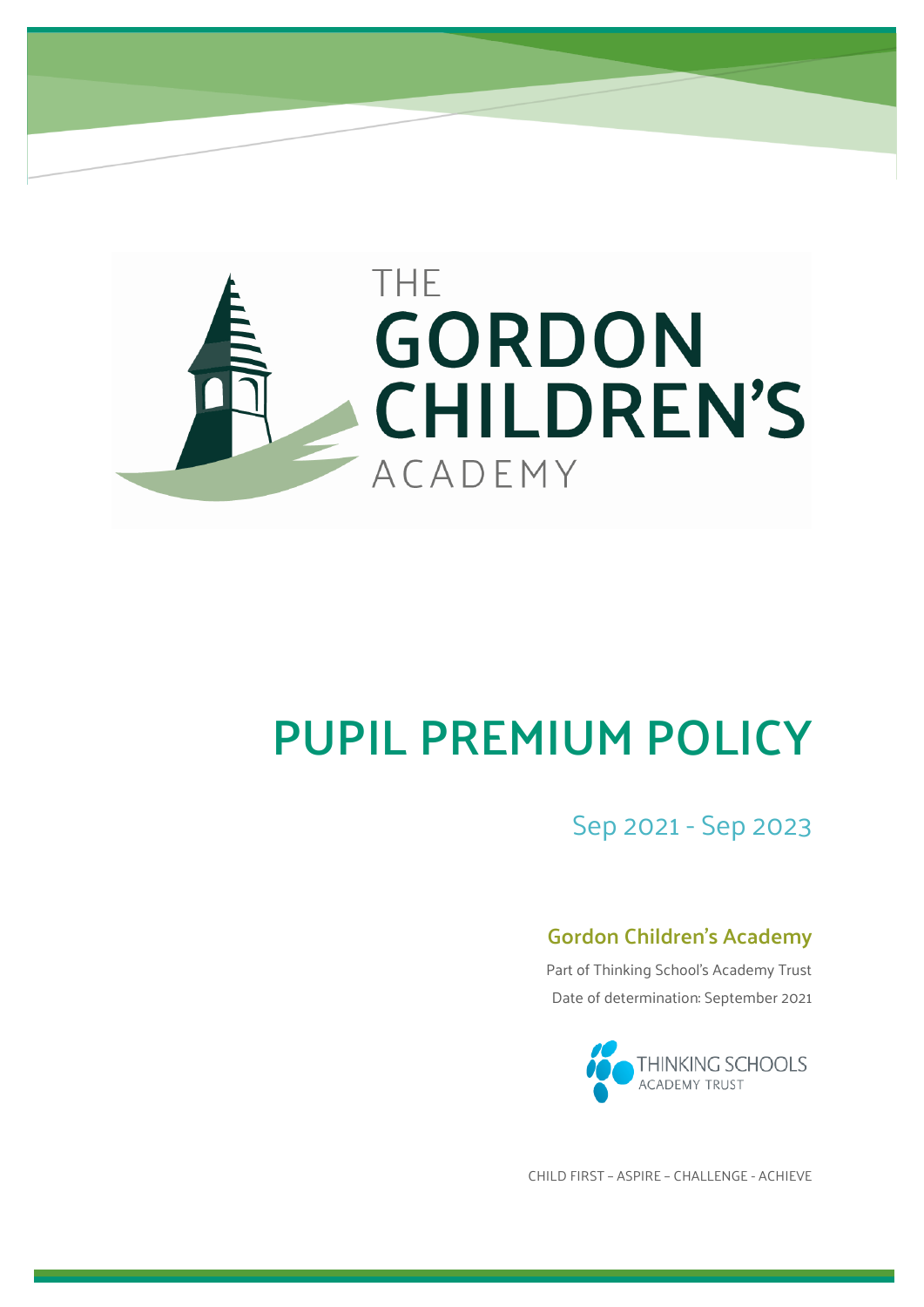

 $\mathbf{1}$ 

# Gordon Children's Academy - Pupil Premium Policy

# **Contents**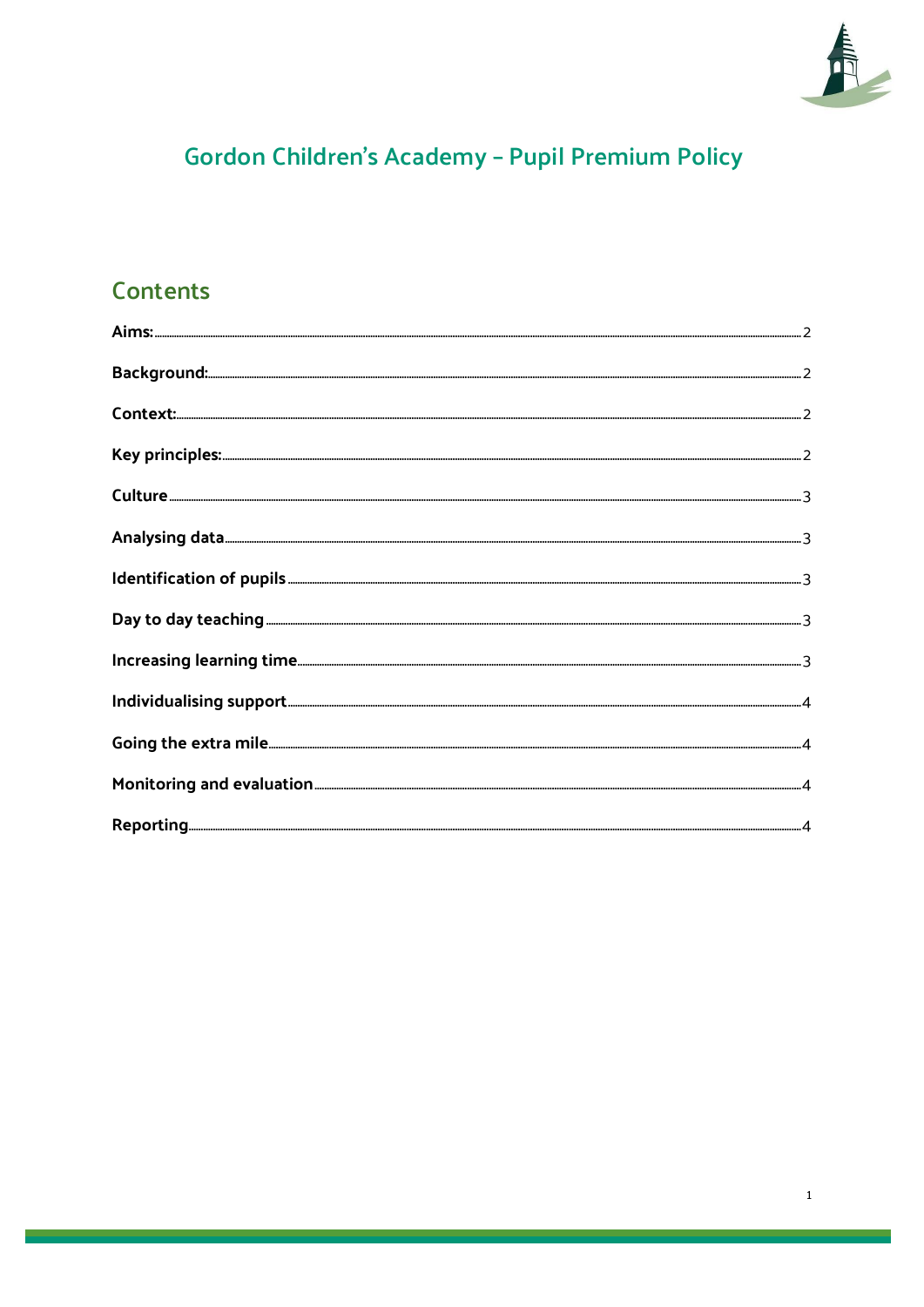

## <span id="page-2-0"></span>**Aims:**

At Gordon Children's Academy, we have high aspirations and ambitions for our children and we believe that no child should be left behind. We strongly believe that it is not about where you come from but your passion and thirst for knowledge and your dedication and commitment to learning that make the difference between success and underachievement and we are determined to ensure that our children are given every chance to realise their full potential. This policy outlines how we will ensure Pupil Premium Funding is spent to maximum effect.

## <span id="page-2-1"></span>**Background:**

The Pupil Premium is a government initiative that targets extra money for pupils from deprived backgrounds. Research shows that pupils from deprived backgrounds underachieve compared to their non-deprived peers. The premium is provided to enable these pupils to be supported to reach their potential.

The government has used pupils entitled to free school meals (FSM), looked after children and service children as indicators of deprivation, and have provided a fixed amount of money for school per pupil based on the number of pupils registered for FSM over a six-year rolling period. This fixed amount of money is expected to increase every year for the course of this current parliament. At Gordon Children's Academy, we will be using the indicator of those eligible for FSM as well as identified vulnerable groups as our target children to 'close the gap' regarding attainment.

# <span id="page-2-2"></span>**Context:**

When making decisions about using pupil premium funding, it is important to consider the context of the school and the subsequent changes faced. Common barriers for FSM children can be less support at home, weak language and communication skills, lack of confidence, more frequent behaviour difficulties and attendance and punctuality issues. There may also be complex family situations that prevent children from flourishing. The challenges are varied and there is no 'one size fits all'.

#### <span id="page-2-3"></span>**Key principles:**

By following the key principles below, we believe that we can maximise the impact of our pupil premium spending.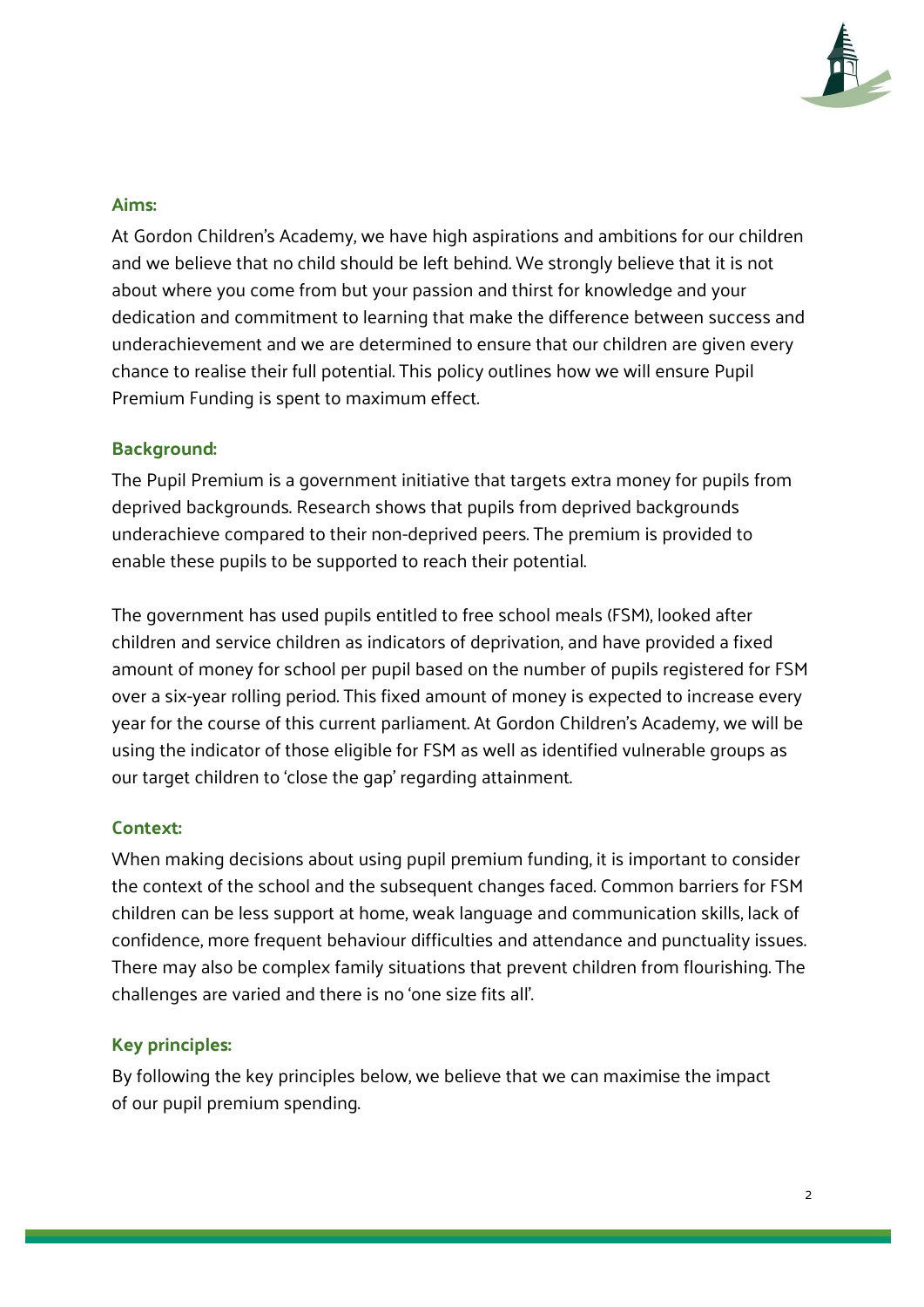

# <span id="page-3-0"></span>**Culture**

We will provide a culture where:

- Staff believe in ALL children
- There are no excuses made for underperformance
- Staff adopt a 'solution-focused' approach to overcoming barriers
- Staff support children to develop a 'growth' mind set towards learning
- To transform life chances, to actively shape the minds, attitudes and habits of young people through a framework of cognitive education that enables them to become the master of their own destiny

# <span id="page-3-1"></span>**Analysing data**

We will ensure that:

- All staff are involved in the analysis of data so that they are fully aware of strengths and areas for development across the school
- We use research (such as the Sutton Trust Toolkit) to support us in determining the strategies that will be most effective

# <span id="page-3-2"></span>**Identification of pupils**

We will ensure that:

- ALL teaching staff are involved in the analysis of data and identification of pupils
- ALL staff are aware of who pupil premium and vulnerable children are
- Underachievement at all levels is targeted (not just lower attaining pupils)
- Children's individual needs are considered carefully so that we provide support for those children who could be doing even better

# <span id="page-3-3"></span>**Day to day teaching**

We will continue to ensure that all children across the school receive good teaching, with increasing percentages of outstanding teaching achieved by:

- Setting high expectations
- Addressing any within-school variance
- Ensuring consistent implementation of the non-negotiables e.g marking
- Sharing good practice within the school and drawing on internal expertise
- Assessing accurately and making good use of joint levelling and moderation

# <span id="page-3-4"></span>**Increasing learning time**

We will maximise the time children have to 'catch-up' through:

- Improving attendance and punctuality
- Providing earlier intervention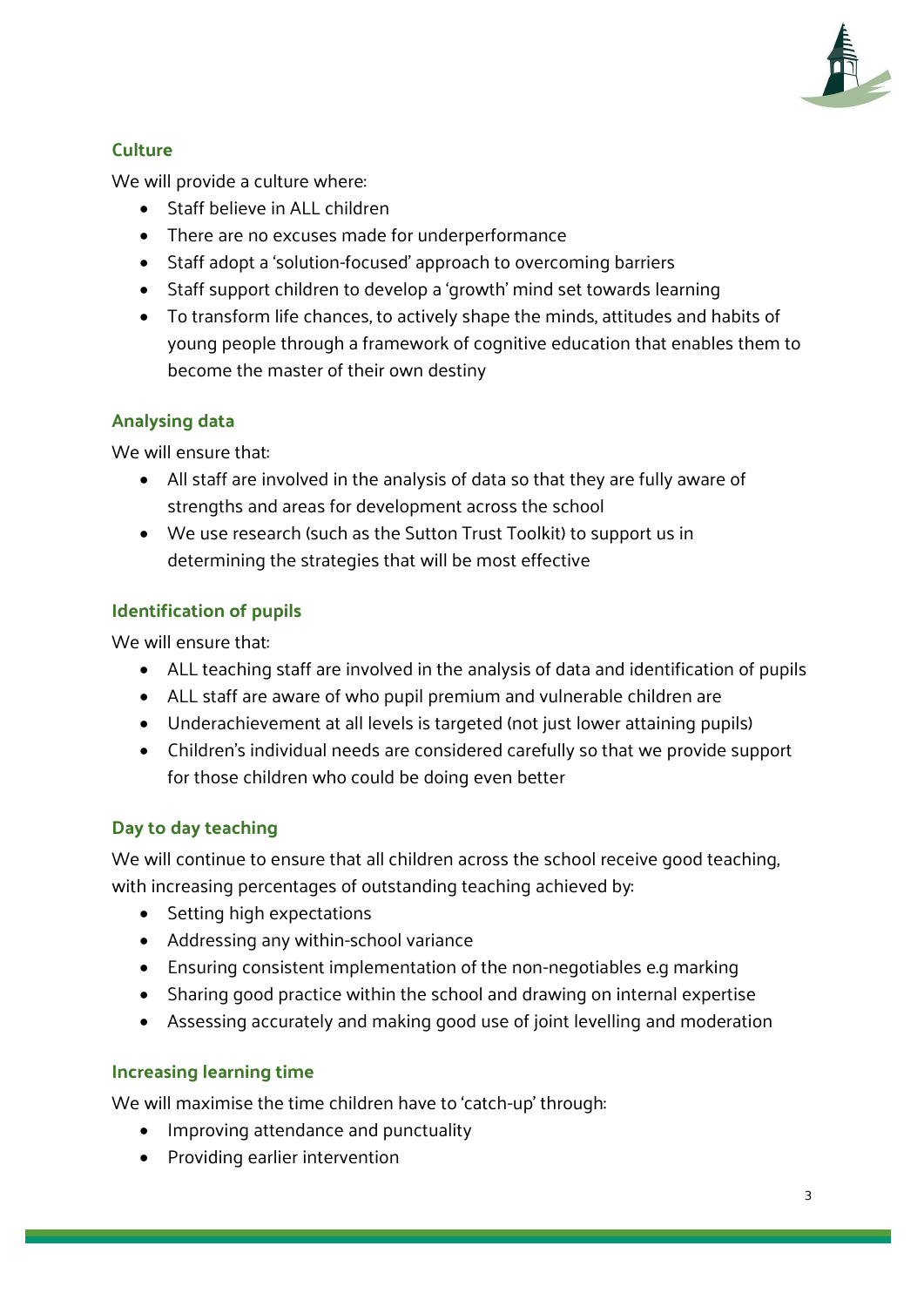

• Making good use of 'early morning work'

### <span id="page-4-0"></span>**Individualising support**

We will ensure that the additional support we provide is effective by:

- Looking at the individual needs of each child and identifying their barriers to learning
- Ensuring additional support staff and class teachers communicate regularly Matching the skills of the support staff to the interventions they provide
- Working with other agencies to bring in additional expertise
- Providing support for parents to develop their own skills and support their children's learning within the curriculum
- Tailoring interventions to the needs of the child
- Recognising and building on children's strengths to further boost confidence

#### <span id="page-4-1"></span>**Going the extra mile**

In our determination to ensure that ALL children succeed, we recognise the need for and are committed to providing individualised interventions for set periods of time to support children.

#### <span id="page-4-2"></span>**Monitoring and evaluation**

We will ensure that:

- A wide range of data is used achievement and progress data, pupils' work, observations, learning walks, and staff, pupil and parent voice
- Assessment data is collected regularly so that the impact of interventions can be monitored regularly
- Assessments are closely moderated to ensure they are accurate
- Teaching staff attend pupil progress meetings each term and the identification of children is reviewed
- Regular feedback about performance is given to children and parents
- Interventions are adapted or changed if they are not working

#### <span id="page-4-3"></span>**Reporting**

When reporting about pupil premium finding we will include:

- Information about the context of the school
- Objectives for the year; reasons for decision making, analysis of data, use of research